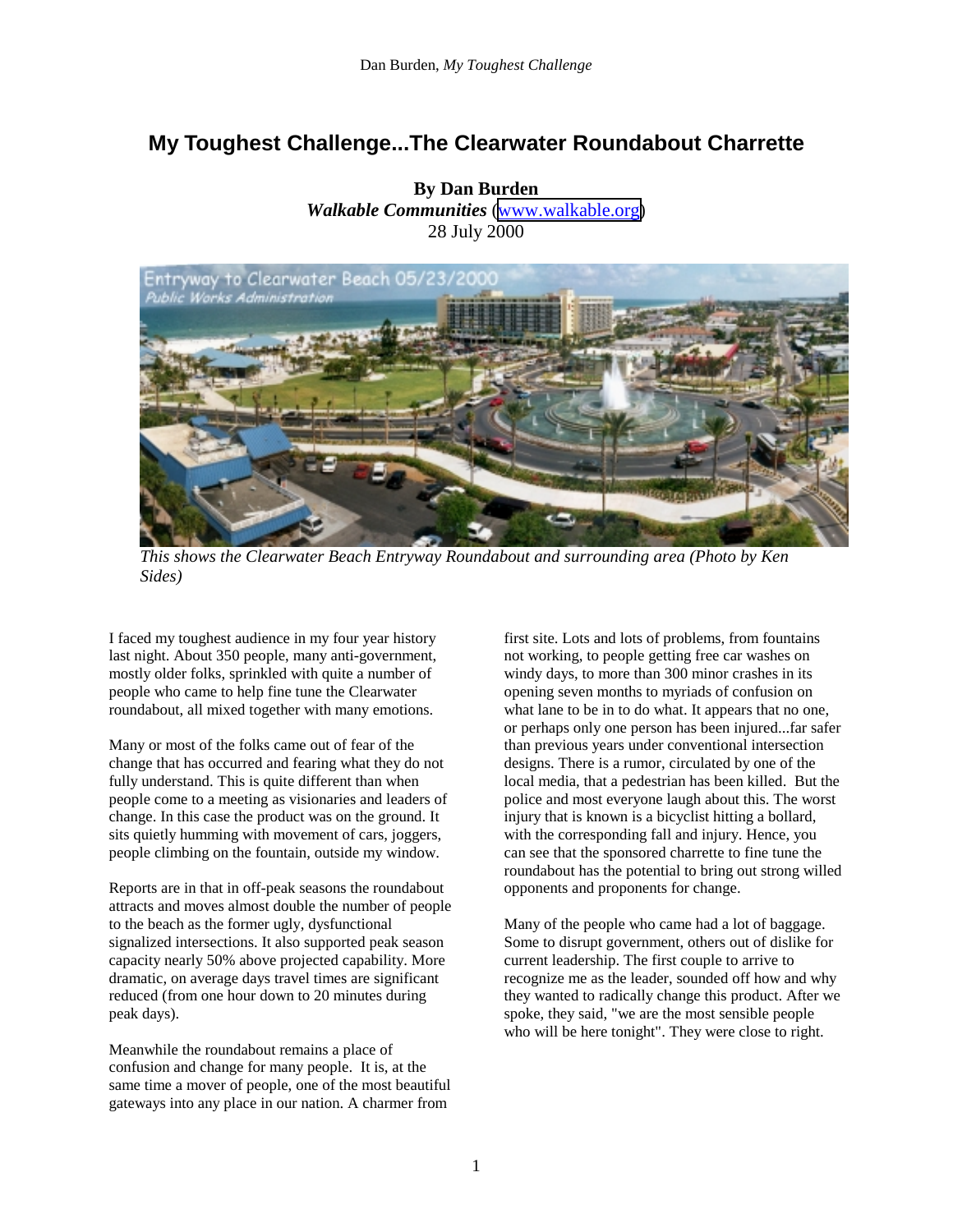We scheduled and ran the event as an opening night charrette. I was attempting to use the many methods developed and perfected for bringing a consensus among visionary people to this scene of distrust and unrest. I wanted to see if we could get a blend of fearful and sensible folks to mix together, to act civil enough to reach a consensus on not tearing down, bypassing on otherwise destroying the youngest and most beautiful intersection in the nation.

The town had just recently rejected a partnership to kick-start its downtown ala West Palm Beach style. More apathy than good sense kept decent citizens from coming to cast a vote for their town's resurrection for change.

And finally, one week ago, the city manager, the proponent for this roundabout and chief architect for reinventing the downtown, resigned with a vote of no confidence.

The evidence that this would be my toughest of all assignments to date were circulating outside the ballroom we were in. Classic stuff. A former city traffic engineer was sitting near the door, spewing vinegar and venom on how his old signalized system was one of the best in the state. His dour mood was hard to avoid. At a main entry point a citizen was passing out literature to do a bypass of the roundabout...not an issue on the table for tonight.

The local commissioner who had called for this charrette before any change was to occur had announced to staff that he wanted me to let everyone speak hearing room style and to let people sit around tables in groups with the people they wanted to sit with. Both of these techniques build anger, produce shouting, and strengthen factions. I politely explained to him that I was hired to produce consensus...and I had to use my tools, not his...but I would find a way to let everyone who wanted to talk. He accepted my concept.

A lot was at stake. This roundabout is a symbol for the towns willingness to embrace change, work together to solve problems, and embrace the future. It was and is also a way to say that place can be created and celebrated despite a conservative population that moved here largely to live a low cost life. On a broader scale it is a test of whether any major intersection in America can be reinvented to be pedestrian and people friendly.

As I saw it, it was to be a mob moderately controlled to create civil action to preserve and provide light modification of the \$11-13 million dollar investment. But to change mob passion to civil action, I knew, would be

hard. To do this required a willingness for the mob to listen, share and reach a common consensus on how to proceed. A distrustful audience faced me...it was clear that the vocal majority of these people were out to "kill", or at least maim.

I had asked the city to market, market, market this event in the hopes that enough good citizens would come out to make the event a success.

I waited out the last of my ten minutes before startup, walking among the audience, watching the long line of people in the hall waiting to get in, and watching the literature of the anti-folks...others with hate buttons...being passed out.

"My mouth went dry for the first time in four years as I waited out the last of the ten minutes before startup. Sensing the chance for a sensational night all of the press and TV cameras were in place. I searched desperately for water as Mashid, the public works director started her introduction of me.

I stepped up to the podium. What would I say first?"

With an accelerated, but peaceful heart rate, I launched. I had a leveler mike, and two standby hand held mikes that I could tap into at any time. The acoustics in the room were perfect. I looked for a friendly face or two that I could fall back on if I had to. I looked for people who were there who were genuinely there to help. I looked for people that could relate to my plight. The emotions and faces I was seeking were too hidden...but I knew they had to be there.

I explained without faltering that I was an outsider...innocent of the design, pace and fervor that went into building this new gateway...a hired facilitator, good at what I do throughout the nation ... helping people face their most significant change as friends.

"It is my mission tonight", I said, to "help you reach consensus on modifying your new gateway by working together, peacefully...to leave this room tonight as good friends...to help with the healing process...and to give your city clear, crisp guidance on what problems exist.

I went on...."But to do this you need to know that this is my toughest assignment I have faced since I started this process four years and 800 towns ago...and I will draw on all of my training, wisdom and knowledge to do this...but I need your help.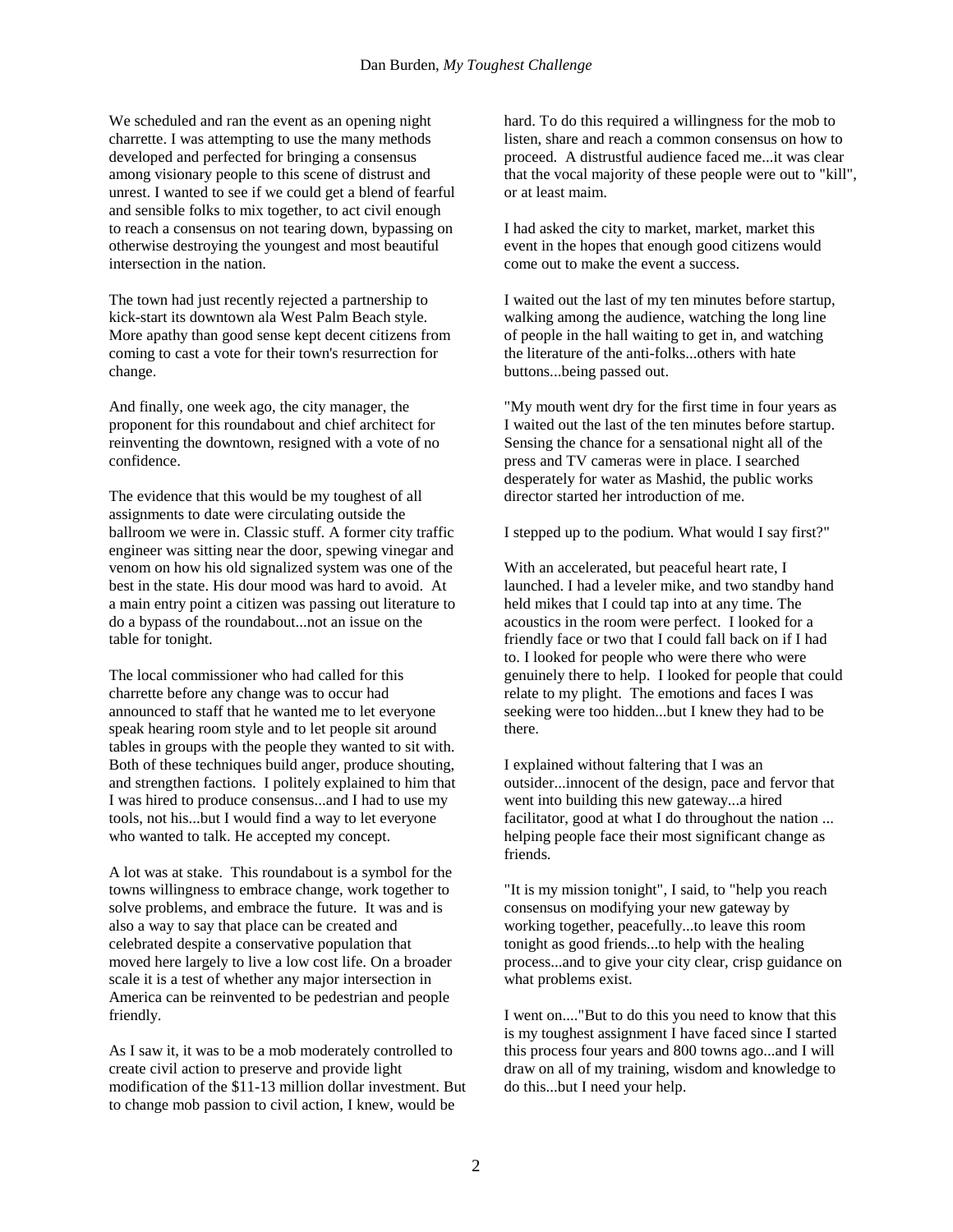"I cannot do this myself...you must help me through this process. I will help you if you are ready to be helped...and to do this I will use a number of techniques. First we will talk about what is working, what you like and do not want to toss out...only by knowing this can we then focus on those things that are broken".

"We will use several activities to get us into the topic. I want to know what your ultimate dream is for your neighborhoods and town...what will Clearwater Beach be in 20 years...what do you want it to be? By knowing this, then we know how to modify this gateway and intersection...write on the index cards what you most want in 20 years. Some of you will read these to everyone here...and we will collect and make use of all of the rest."

The TV cameras poised...they knew they would get a mix of blood and emotion.

Hands went to the cards in a light shuffling sound...so far, no outbursts of anger. I had avoided the worst scenario and gotten most everyone into the process. The therapy of healing had begun. "Busy hands are happy hands", I said to myself

I continued to speak, giving assurances that this process was my best hope...and as they wrote I explained a bit about the next steps we would take, assured everyone that the process would give us a common vocabulary, a basis for identifying the problems and give everyone a chance to talk. In the back of my mind, I wondered how and if this was possible. I had assured the commissioner that everyone could talk...his idea, among 300 angry people, was a potential disaster.

Looking around I saw that many had finished writing their cards. I looked for a semi-friendly face to start with...the last person I wanted to open was a "baggage laden" person of fear and hate. I chose a woman near the front row. I knew from experience that people sitting toward the front were often the most thoughtful. The woman spoke eloquently of beauty and modifying what we had...of her dreams of a restful, happy place of the future. Bingo! She had listened...she addressed the future, not the past. The TV cameras mobbed her.

Another twenty of so folks read their cards...many were hopeful and helpful, some were confused, other were full of fear and destruction. But here was the key...I was watching my audience closely as the cards were being read. In just five minutes I knew the demeanor and challenge of my audience. I knew by their body language how many truly wanted to help, or to be helped...I knew how many wanted blood, and how

many were ready to go one way or the other. My percentages were not good...but I had the chemistry I needed. I had pleaded to the city to market, market this event...unless I had a core of caring people among my mob this event was doomed. I could see now, the city had come through.

One of the cards, which two days later I carry in my pocket as a reminder of the mix, confusion and complexity of thinking reads,

"I vision a safe and good looking gateway - minus the roundabout - make the drive on the beach very simple for the visitor and resident alike"

My next activity, always a success...using Post-it notes to allow people to express their values for their area, using one word adjectives...typically "safe, prosperous, friendly, fun, family focused...." did not produce as good of a response. The activity is intended to show people that they already hold a consensus on things that matter the most to them. But this activity, although it worked for those most interested, was not pulling everyone in. Although most people joined the activity, it was clear that another 30-40%, mostly back of the room folks...sat arms folded...this was too radical. I had to move on.

We got through it...As people completed their work on the wall of words I continued talking through the process. I needed something more radical to hold this audience together.

So I purposefully stepped on some sensitive ground for my client, the city, as I attempted to build a bit more trust in the room.

I stated that as I traveled the nation I found that many people did not trust their government...that they felt powerless, that they were not being heard on things that mattered to them the most. I saw some arms unfold. I explained that these emotions were natural and common...and that the process America is using to make many local decisions is not good, and that what we would do tonight had to prove that there is a better way for governments to act, to behave. More arms unfolded. I gingerly pointed out that what we were doing tonight was a test to see if this community was ready to try a new way of facing change. I saw curiosity among almost all of the faces.

I then announced that I would give a brief presentation to help create a common language of change...to identify the parts of the old and new gateway...to give us common ground for helpful, hopeful discussion.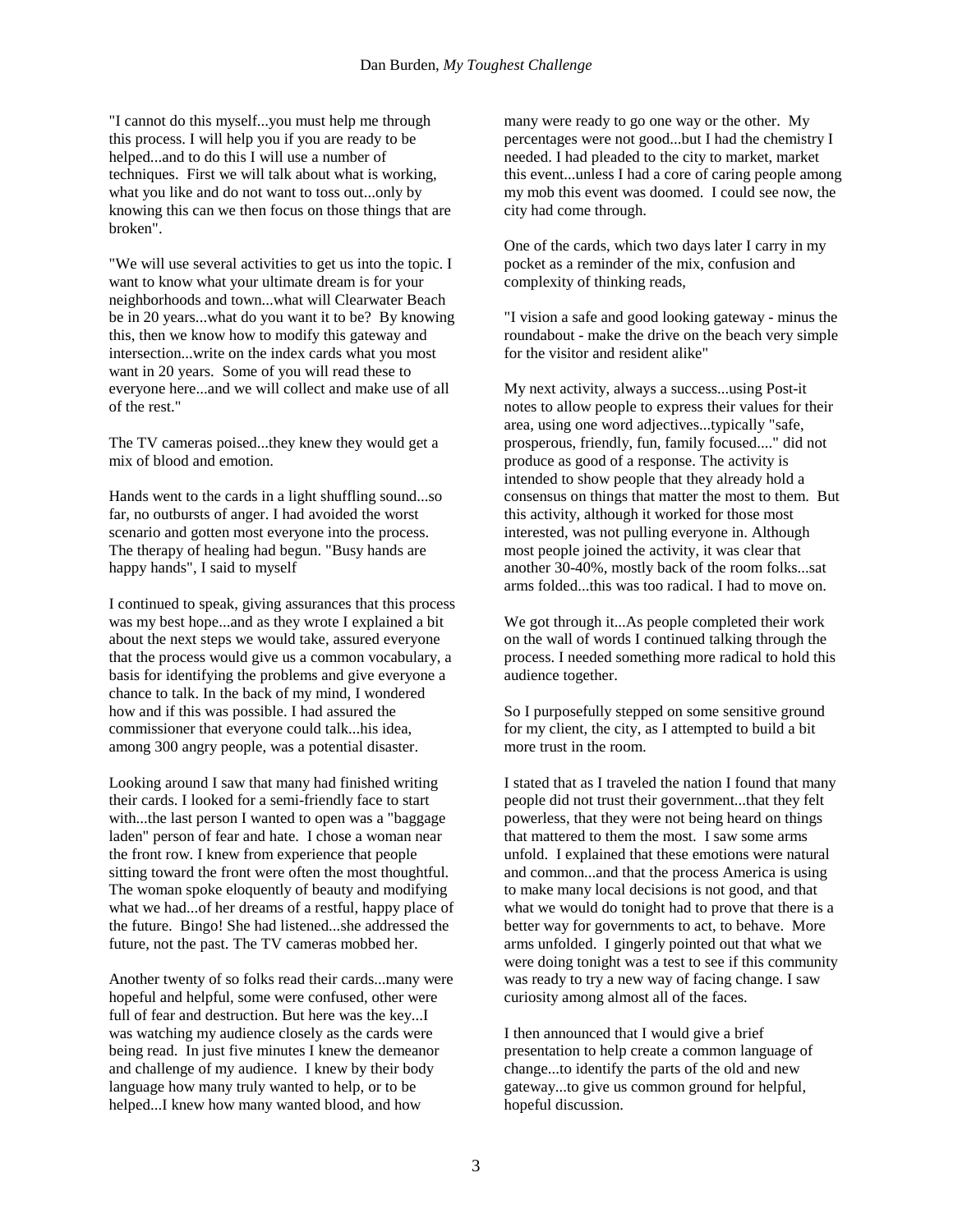The lights went out...I presented...my easiest task of the night. Along with images of the gateway, some charmers, others full of fearful identified problems. Toward the end I had a section on the process of change. I knew I had a few ringers in my images. I spoke of Cotati...a town ready to break apart over their fear of change. I showed images of the charrette...making sure that some of the things we had just done were there, and others of activities that would continue in Clearwater for the next five days. Then I told the story of how Cotati used a process that did not work. "Their city manager was fired largely over the desire to build a roundabout", I said. Many in the audience cheered. They conducted a recall election for two of their council members, I added. More cheers. And then I added..."and the citizens were not proud...and, indeed, more frightened than ever". They began listening. I then talked about how we had been brought in to help with the healing of the town..."first doing a training course...gaining the towns confidence...then being asked to come back and do a full charrette, like we are doing this week." I now sensed that many of the audience were ready to be civil.

The lights came on. The easy part was over.

I then asked for people to let us know what was most good about the gateway, and what needed to be kept. I made it clear that we just needed bullet items that we could list on the charts and that they would vote for these.

Some in the audience had listened. Many had not. Their passions were too strong to be held back. We were able to extract a number of positives, but many immediately wanted to launch into speeches. I continued to repeat the instructions, hopeful that I could find the faces that were listening. I struck 50/50. Finally I concluded that the process was working...half were short speeches...half were helpful comments.

I switched gears..."Now", I said, "Let me know what you do not like about the gateway and roundabout...what is not working...state these as problems, not solutions..." I knew a few productive faces to go to...and then, strategically called upon angry faces one at a time...it was important to get a balance of objective folks and off the wall people. In the end it worked. A lot of change was coming. People were more relaxed. And, I think, mostly because they saw that the process was working. As much as people came to sound off, not many wanted a true riot.

As we went to the next stage, people casting their 7 votes for their most important issues on the sheets, I relaxed. TV cameras mobbed the people. One of the stations came to me and conducted an interview...I interviewer stated, "I have never seen such a large group of angry people work so well together...what is your secret?"

I told her that my secret is that I cared about the people and the outcome. I told her that I was more than a happy camper tonight because I had taken on my toughest audience ever and found that the process of listening works in even the toughest situation. I shared with her that I wanted to prove to these people and to Clearwater that a government that listens succeeds. And I told her that this very tough and critical issue could only be addressed if everyone continued to listen and respond to one another.

We went to the work tables. Fifteen table rounds were ready. I asked everyone to pick a table where they didn't know anybody...that we wanted the talent, ideas and concerns to be evenly spread. Some listened...and six good tables quickly formed. Some didn't listen and formed small factions...wrote their ideas, and left.

The body language around the tables that followed the rules was quite good. I brought the city commissioner over to one of the tables and showed him why I felt the process was working.

When the work was completed we conducted table interviews with people gathering around the tables...at least 60% of the audience had left by now...many satisfied, some...I will not know until Monday night...feeling that they had not contributed. But when the table presenters spoke it was clear that a near consensus for change was evolving...that our designers had much to work with.

Then, finally, I gathered the remaining audience, now down to 30% of the starting group to come and sit and share with us any remaining concerns. About a dozen spoke...the words the body language for everyone in the room was relaxed and productive. I was vindicated by one woman...who came to me in anger earlier saying that I had purposefully not picked her earlier to speak...by apologizing to her now and asking her to say what was important to her...she spoke with venom and old baggage, turning herself off from the people in the room...and I said to myself, "Dan you are a marvelous reader of character". After she spoke her words we were great friends.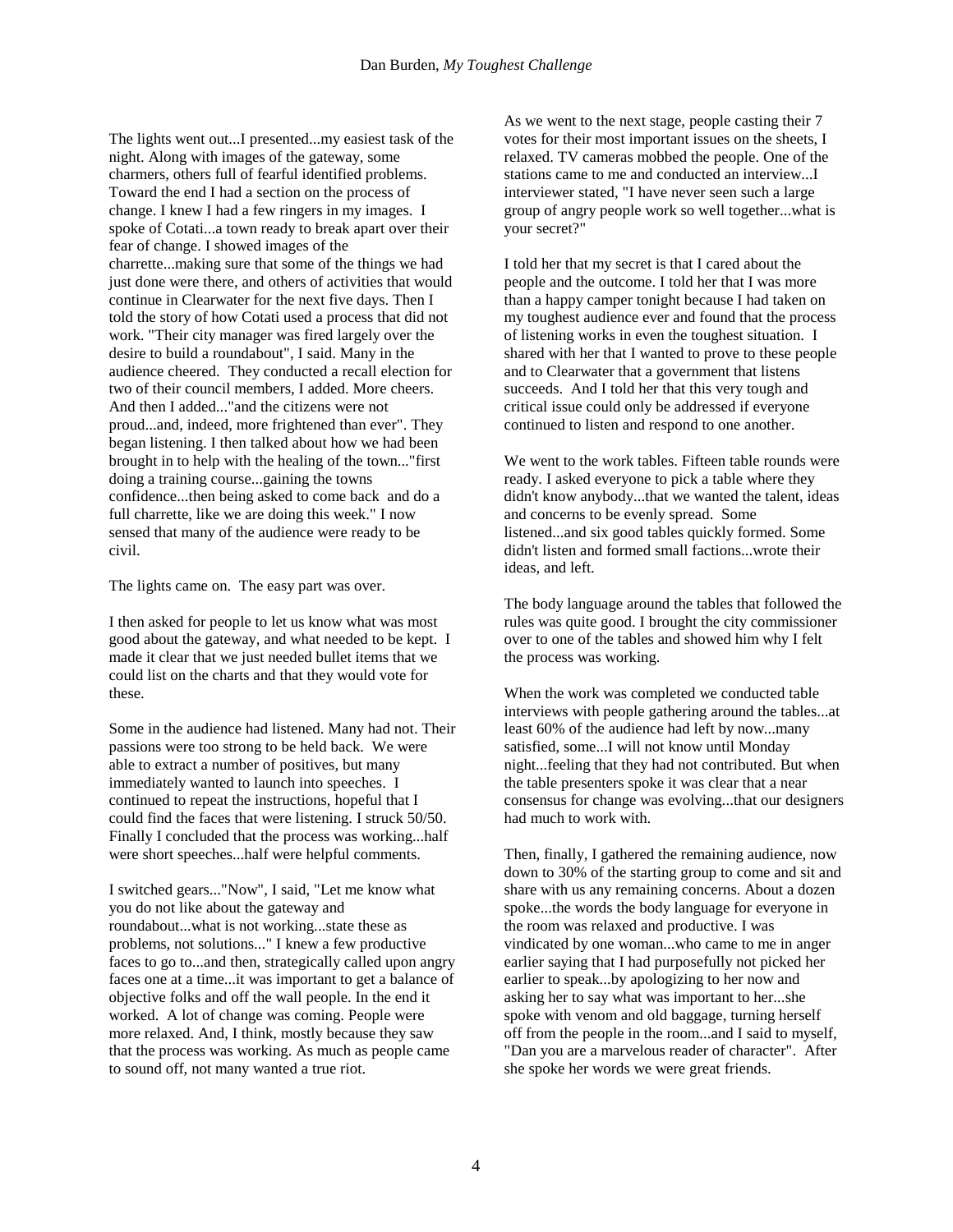I went home and rejoiced with my team, Sue Newberry, Michael Wallwork and Barry Crown. Michael and Barry had not slept for two days, due to air flights from England and Australia, but the adrenalin of the night kept us awake long enough for a relaxed dinner.

Yes, Last night's closing went quite well. At least an hour of therapy followed Barry and my presentations to about 250 people. The audience was mixed. Some of these folks who did their cathartic downloading to us, one patient person after another, had not listened to Barry explain the details of the changes. Some are befuddled on how little changes can bring so much solution.... but on faith they accept the concept. Still others see with clarity this complexity and understand how everything fits together.

There must be a quotient of receptivity based on level of anger and fear as to how much new information filters into a brain. It's probably like the Rector Scale...for each measure of increase, from 5 to 6 the impact is a reduction in listening of 10 times.

Although most folks were just fine, happy even, a few of the people in the room had an anger or fear quotient of 7-8.

Still others in the room, it was clear, carry their anger from meeting to meeting, issue to issue...forever. These are sad people populating our planet that many towns and cities carry as damaged baggage. These people are like a broken car on a long train (town/city)...holding back the train as it is hauled across the countryside...one day possibly derailing the train. Unfortunately, the fear of derailment keeps the train (town/city) from being a great place.

I think there is a need for a town therapist. A person who dedicates their livelihood to identifying and treating angry citizens (broken train cars) in a special (remedial?) citizen training course. I am convinced that the same energy that goes into negativity, if harnessed, leads to a very positive new citizenship.

I especially remember one Tallahassee citizen who was so fearful of change that his actions caused many in the city and elected posts to avoid contact. City commissioners dreaded his name and presence. We worked with him a bit and in the end he became the strongest proponent of livable communities in the town. A wonderful transformation.

Some people, however, are beyond help until they clear up their own personal life script. A good

interventionist can tell the difference between the two. We had both types in the audience last night.

Venting helps heal not only people, but issues and towns. Venting in this closing to the Clearwater Roundabout Charrette...not needed nor normal with a visioning charrette...was good...healthful and essential to achieve a new, better slate for change. It provides a sense of closure and the ability to move forward. The night cleared the air for most people.

In the end we achieved a good, if not strong, consensus to enact immediate suggestions (striping, signing and other operational controls, many already underway). Short term solutions also won out (geometrics, new placement of crosswalks, new corner radii, some traffic calming, a reduction of criss-crossing movements, bringing conflict points into lower speed locations, new landscaping, opening sight lines by cutting the fountain height by two full tiers (20 inches), and a new stakeholder task force to oversee these and longer term changes.

Clearwater staff and officials were pleased to delighted. The new city manager (interim) and assistant city manager, and city commission expressed pleasure with the results. The city manager, a former army colonel, came up to me and congratulated me and said that no one else could have done it. That made my heart go pity patter. My suggestion to the city commission (earlier in the day) and then at night to the community is to appoint an 8- 10 member citizen/stakeholder task force to oversee the immediate, short term and long term solutions. The suggestion was well received by both sides (commission and stakeholders).

Perhaps the most fun time of the charrette for Sue Newberry and me was our work in the war room - where we assembled the many citizen and stakeholder drawings, charts and ideas, compressed them into a usable form, expanded them into a matrix and began to assimilate them into solutions, the Power Point presentation and the written report.

It was here that Barry Crown and Michael Wallwork, products of two different continents, each 20 year veterans designing roundabouts in complex settings, at first appeared to be in conflict on several key nonnegotiable issues.

I have watched Michael mature over the years. Barry was an unknown. What unfolded were hours and hours of pleasant chatter, banter, checking out details in the field, applying turning templates, drawing, calculating...but mostly discussion, laughter, wrinkled